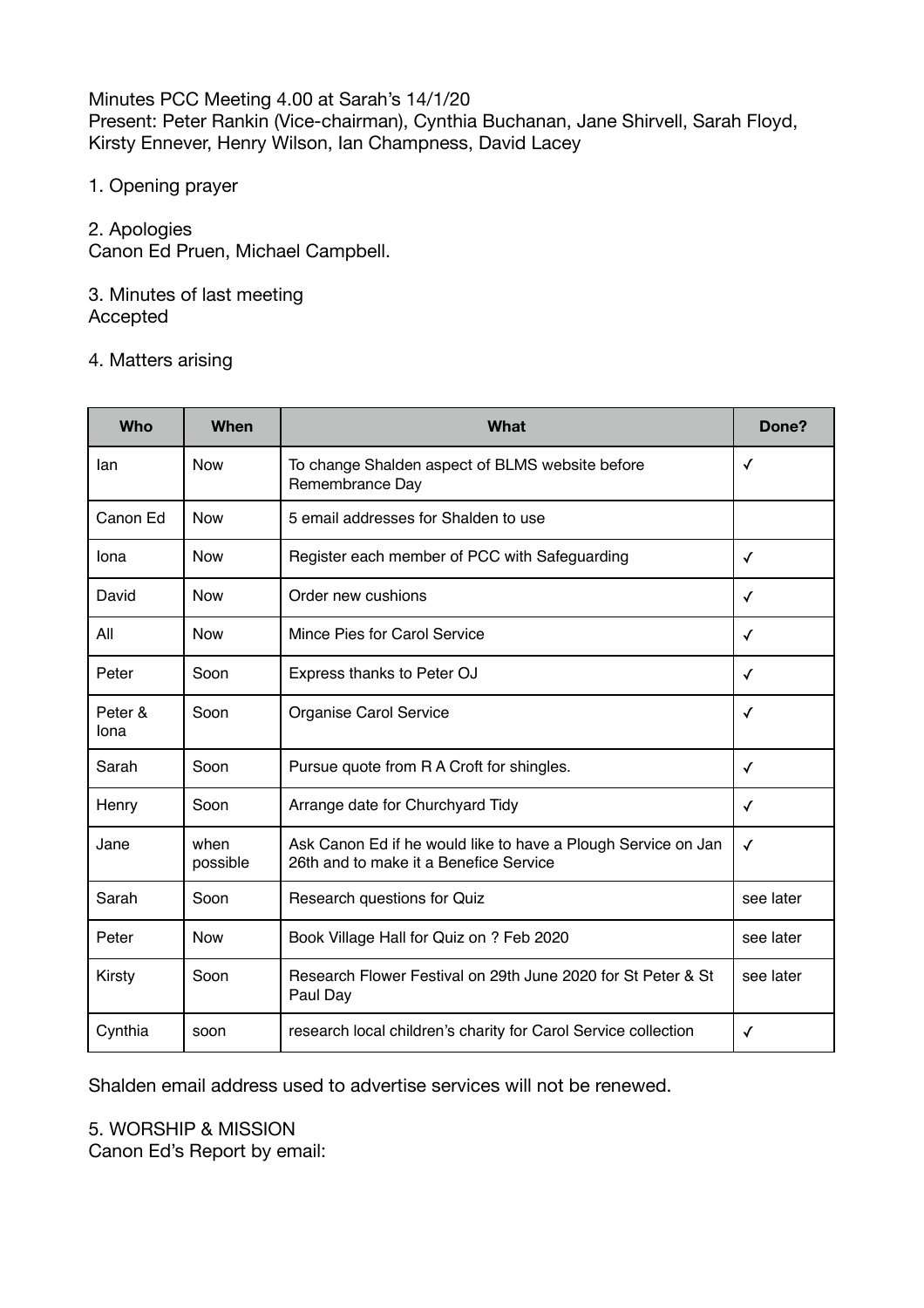I am sorry to suddenly be off sick and thereby unable to chair our meeting together next week. I am very aware that I have not met with the PCC for a very long time and I had a number of things I had planned to catch up on.

However, despite my current illness, please could you bring the following to the meeting (and not before by emails please).

1. I was planning to thank everyone for all the tireless work that has taken place during recent months. You have all done so much to keep the church welcoming, warm and wonderful.

2. Thanks for arranging the microphones and induction loop. Likewise for the work done concerning the steeple. I strongly commend the investment for a toilet. So many people ask for it or stay away because there isn't one.

3. I also want to thank everyone for the Christmas decorations and services, Peter for arranging the hand bells, and all those who arranged refreshments.

4. I wanted to record my deep sadness that Iona Gunner has resigned from the PCC. In addition I want to respectfully ask that we curtail the tone of some of our emails that have left one or two people bewildered and hurt. This has to stop now. Face to face discussions are generally more helpful as emails are sometimes open to misunderstanding when views are expressed.

5. Safeguarding - I am delighted that Iona is continuing to look after this on our behalf. There are no exceptions with safeguarding. As Trustees of any charity we are likewise to be transparent, informed and accountable.

**Services** 

Christmas Service:

The handbells were great, the service far too long. The service sheet needs to be rewritten: it needs to be short and with traditional wording, particularly of the Lord's Prayer because this is the only service some people attend.

Plough Service: Jane to speak to Rob Priest about the tractor to make sure it does not damage the churchyard. Check service sheet a week before service.

Mothering Sunday: daffodils for ladies, check with Michelle first: DL.

28 February 2021: Celebration of John Wood attended by his great great grandson.

6. Reports for info re: Messy Church, Open the Book & Karamoja, Deanery Synod: none.

7. Church Fabric

Organ bellows replacement report: date for work to be done? DL try to book work during August 2021, if not June or July.

Belfry report RA Croft estimate accepted with oak shingles: DL get faculty. Apply for grants: PR apply to Hampshire Historic Churches. SF book Croft for August or thereabouts, as and when he can do it.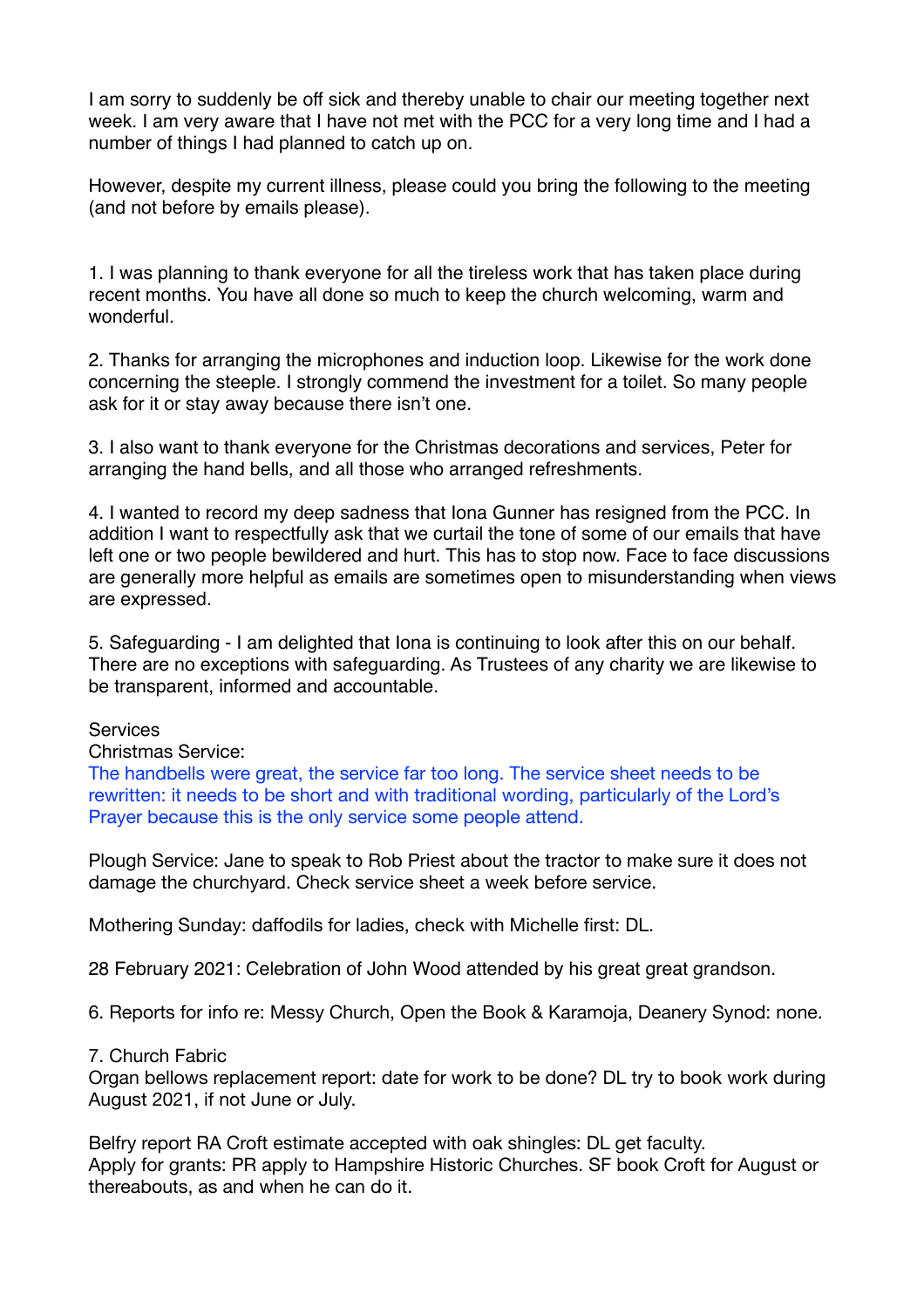Quinquennial report: SF ask Croft for a quote and ask when he can do the work.

Toilet: DL look into possible designs and costs, including disabled access. Vestry DL apologised for not doing this.

### 8. Finance

Financial Report on 2019 by Treasurer CB

Thanks expressed to CB for her faultless work. £50 for Messy Church and £250 for Karamoja approved. £1250 pledged to organ or spire, depending on which needs it. Fee for funerals, weddings: flat fee of £50 for heating, lighting, verger.

Surplus for Year: £1000 to Savings account and £1000 to Fabric & Organ Fund.

Sign off accounts on March 1st at the service.

#### 9. Safeguarding

All members of PCC have DBS clearance. Thank you to Iona for her work. Thank you to everyone for their DBS clearance. Concerning personal information, Colin Harbridge says, "I can confirm that once a DBS application has been completed the original form/ application is destroyed. We do not retain your passport details, national insurance number or mother's maiden name etc.

We do retain the following information on a secure database as a record of completed DBS checks:Name, address, Date of Birth, role title, church, DBS application ref., level of check, DBS result cert. ref and date completed."

#### Black = completed  $Red = yet to be done$

| Peter Rankin<br>(churchwarden) | C0 May 18        | C1 March 18    | C <sub>2</sub> May 18       | <b>DBS Nov 2019</b> |
|--------------------------------|------------------|----------------|-----------------------------|---------------------|
| David Lacey<br>(churchwarden)  | C0 May 18        | C1 Jan 18      | <b>C2 May 18</b>            | DBS Dec 2019        |
| Cynthia Buchanan               | <sub>CO</sub>    | C1             | n/a                         | <b>DBS</b> Dec 2019 |
| Michael Campbell               | <b>C0 May 18</b> | C1             | n/a                         | <b>DBS</b> Dec 2019 |
| lan Champness                  | CO May 18        | C1             | n/a                         | <b>DBS</b> Dec 2019 |
| <b>Kirsty Ennever</b>          | CO May 18        | C1             | n/a                         | DBS Dec 2019        |
| Sarah Floyd                    | CO Sept 17       | C <sub>1</sub> | n/a                         | <b>DBS</b> Dec 2019 |
| Iona Gunner                    | CO Dec 19        | C1 Jan 20      | $C2$ 6 <sup>th</sup> Feb 20 | DBS Aug 2019        |
| Jane Shirvell                  | CO Sept 17       | C <sub>1</sub> | n/a                         | <b>DBS Nov 2019</b> |
| Henry Wilson                   | CO Jan 20        | C1             | n/a                         | DBS Dec 2019        |

#### 10. Fundraising plans

Quiz. Postponed until Friday 13 March. Peter to check availability of the Village Hall. Ian & Peter to manage all aspects other than the quiz itself which will be set by Tom and Sarah. Cynthia kindly offered to organise a hamper raffle. Further details are in Ian's e-mail to the PCC on 15 January.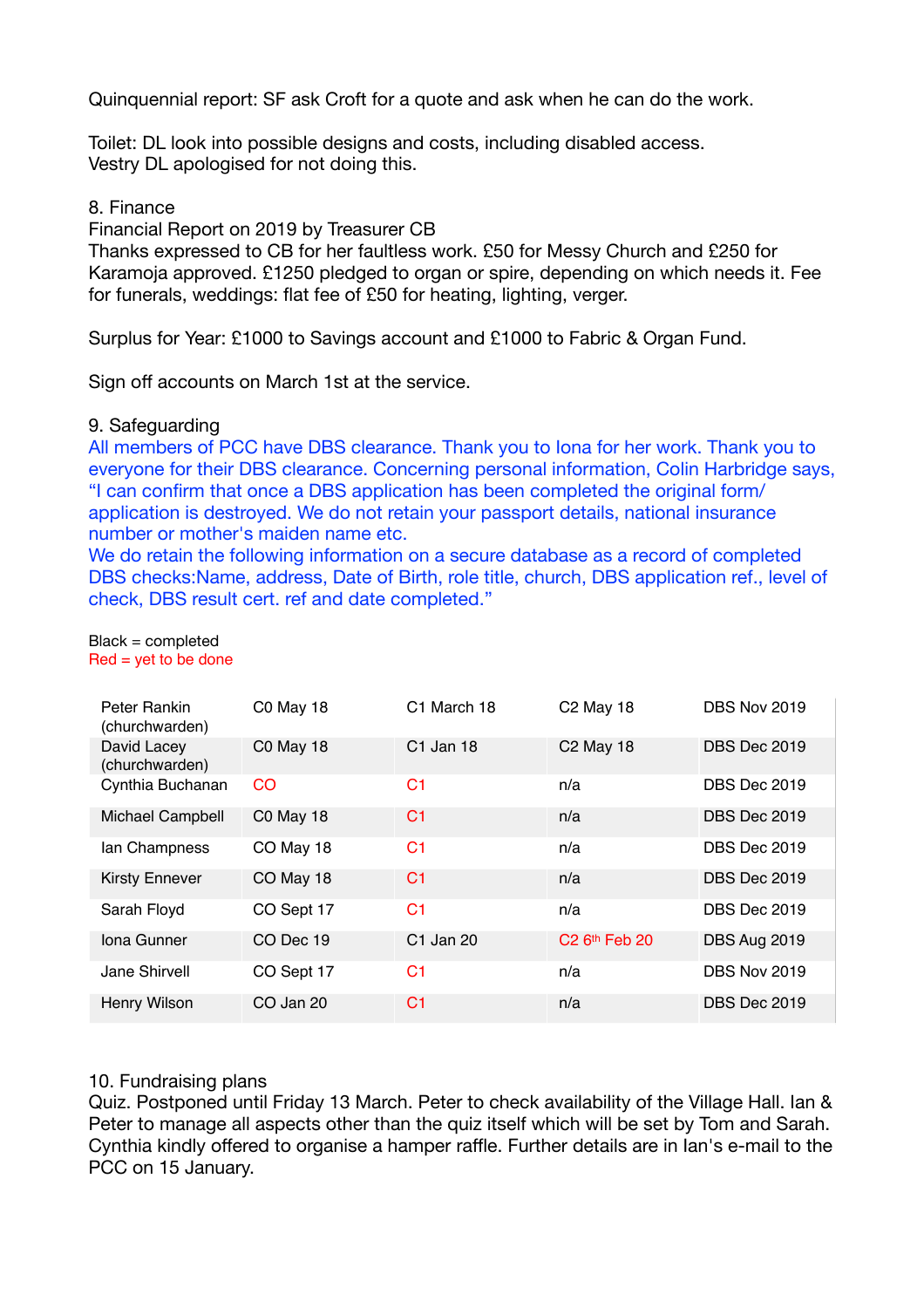Patronal Festival Sunday 28 June. The feast of SS Peter & Paul is on the 29th. Thank you to Kirsty for the briefing notes on the saints. Although flowers will no doubt be involved, this is not a flower festival but a celebration of the lives of the two saints. Action plan and content carried forward to the next meeting.

PCC Drinks Party. The best timing is in early June and needs not to be too close to the village fete. Date proposed is Friday 05 June. Unfortunately Peter & Michele are on holiday that week otherwise we would have been happy to host. Alternative hosts please.

11. Future meeting dates etc.

APCM is on Friday 27 March.

Next PCC meeting should follow this in May. Liaise with Canon Ed on his return. Meeting would be better timed commencing at 5.00 pm for 2 hours.

Specific 1 hour meeting required to consider the future PCC membership and strategy before the APCM. PJR to ask Michael for dates available to propose to Canon Ed. NB - David Lacey on holiday Easter weekend

ROTAS: Coffee

| 5/1/20  | Kirsty  |
|---------|---------|
| 26/1/20 | Jane &  |
|         | Kirsty  |
| 2/2/20  | Henry   |
| 23/2/20 | Sarah   |
| 1/3/20  | Cynthia |
|         |         |
| 22/3/20 | lan     |
| 5/4/20  | Peter   |
| 12/4/20 | Easter  |
| 26/4/20 | Sarah   |
| 3/5/20  |         |

### 12. AOB

Mortice Lock on Vestry Door: please make sure this is locked when you leave.

13. Closing Prayer